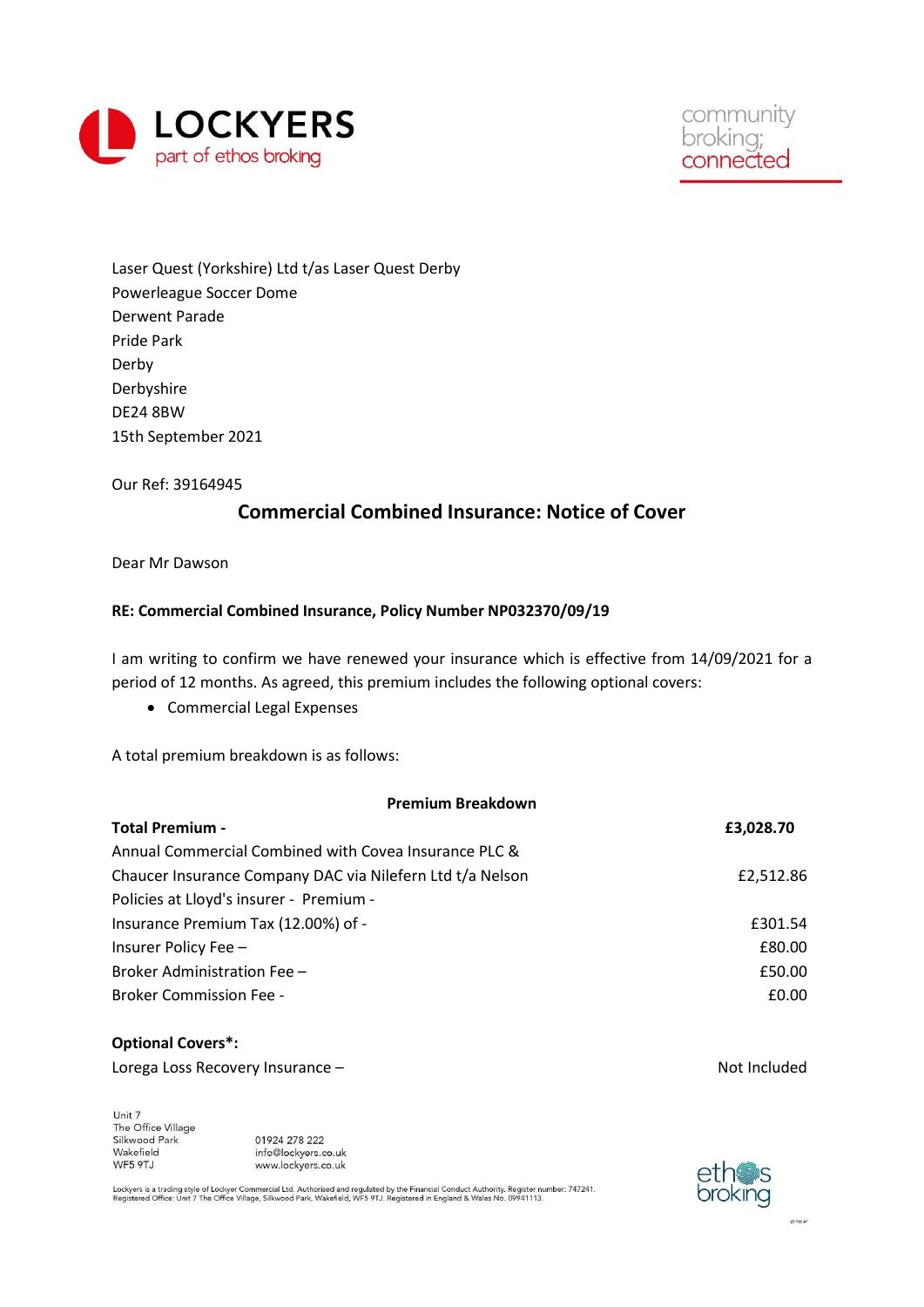Legal Expenses Premium – and the set of the set of the set of the set of the set of the set of the set of the set of the set of the set of the set of the set of the set of the set of the set of the set of the set of the se Directors' and Officers' Liability– Not Included Cyber & Cyber Crime Insurance - Not Included

You are entitled, at any time, to request information regarding any commission which we may have received as a result of placing your insurance business.

#### Payment

I can confirm we have automatically renewed your direct debit through the finance company, Premium Credit for the total sum of £5,796.88. As previously advised this premium will be subject to an interest charge of 8% and is spread over 10 monthly payments. A payment schedule will be issued to you separately.

### Enclosed with this letter you will find the following documentation

- Your insurance policy schedule which outlines your sums insured, excess, endorsements and exclusions applicable.
- A statement of fact
- A duty of fair presentation document which outlines your obligations and the steps you should take in order to comply with the Insurance Act 2015.
- Your Employer's liability certificate.
- Terms of Business Agreement which explains to you the terms under which we operate. It also explains how we select your insurance, along with our charges, complaints procedure, claims procedure and your right of cancellation. We would also like to draw your attention to the terms of payment.
- Premium and payment details along with an invoice for your records.
- An amended Important Information document which reminds you why this product was recommended and provides information in regards to the capacity in which we are acting in sourcing, placing and in the event of a claim.
- Legal Expenses Important Information Document and policy summary.
- Legal Expenses Policy Schedule.

### Documents you should have already received in our renewal quotation correspondence

- A statement of fact/proposal form which confirms the details used for this policy. Please read this to ensure all these details are correct, as these form the basis of the contract between you and your insurer. Any inaccuracies could lead to delays in the paying of claims, or your insurer refusing a claim. If any details are incorrect please contact me as soon as possible to make the necessary amendments. Proposal forms must also be completed where highlighted, signed and returned to our offices in the pre-paid envelope provided.
- Policy Summary which provides an overview of the insurance (A full policy wording is available on request)
- An Important Document which reminds you why this product was recommended and provides information in regards to the capacity in which we are acting in sourcing, placing and in the event of a claim

We strongly recommend that you familiarise yourself with these documents as they contain important information explaining the terms under which we operate including; how we handle your payment, how and why we have selected the insurer, the facts upon which we have prepared the quotation and a summary of the cover which will be provided.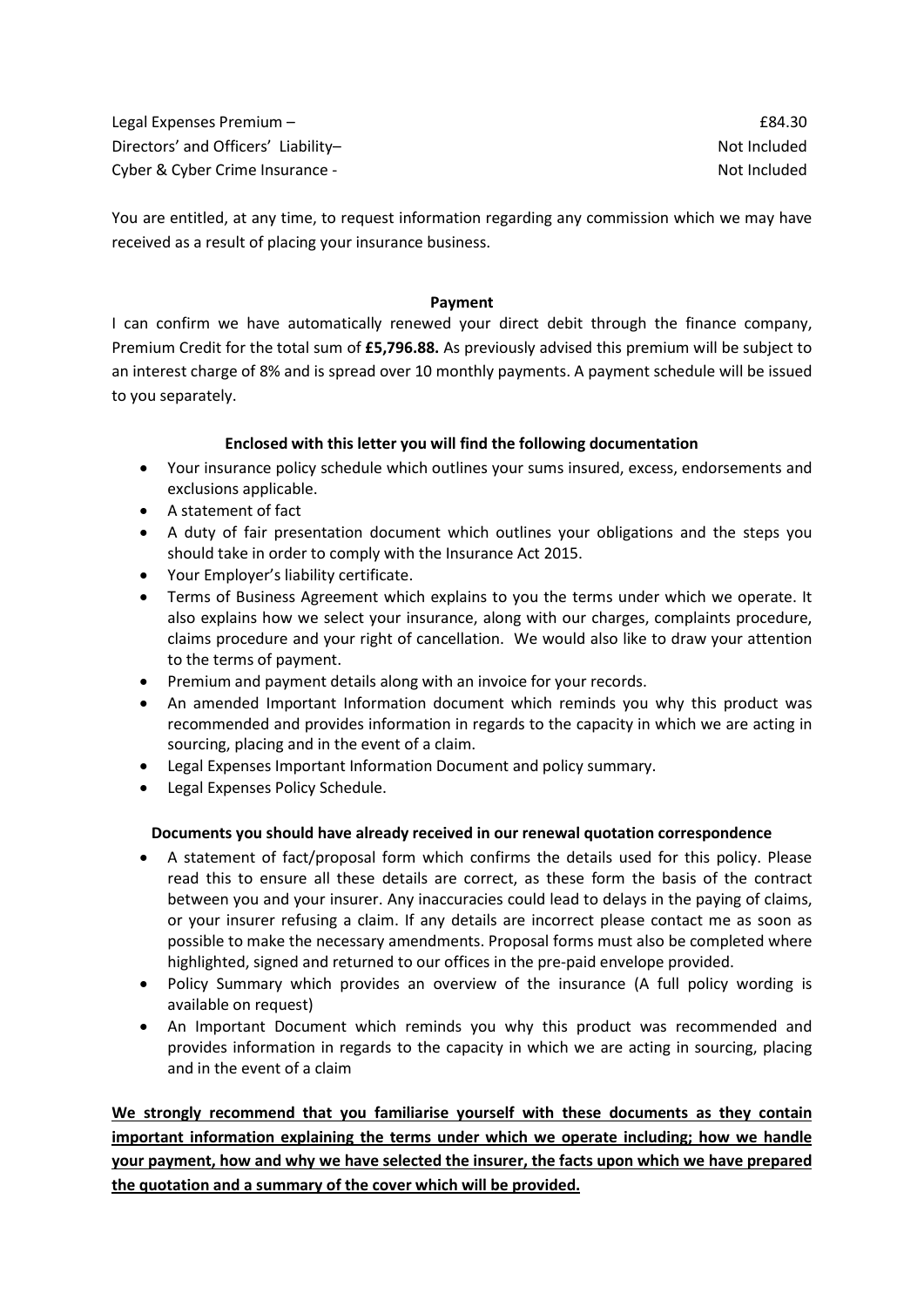#### A new policy document is available on request.

#### Notification of Incidents

It is essential that you notify us immediately of all incidents that may result in a claim against your insurance policy. You must do so whether you believe you are liable or not. Any letter of claim received by you must be passed to us immediately, without acknowledgement. Only by providing prompt notification of incidents can your insurance company take steps to protect your interests

#### Claims Register

Insurers exchange information to help check on the details provided and to prevent fraudulent claims. The Police will also have access to this information. This helps insurers to pursue claims following accidents and more importantly, to detect people who break the law by not taking out insurance.

Should you have any queries, amendments or should you wish to go on cover, please do not hesitate to contact me.

Yours sincerely,

J Field

Joanne Field joanne.field@lockyers.co.uk Lockyer Insurance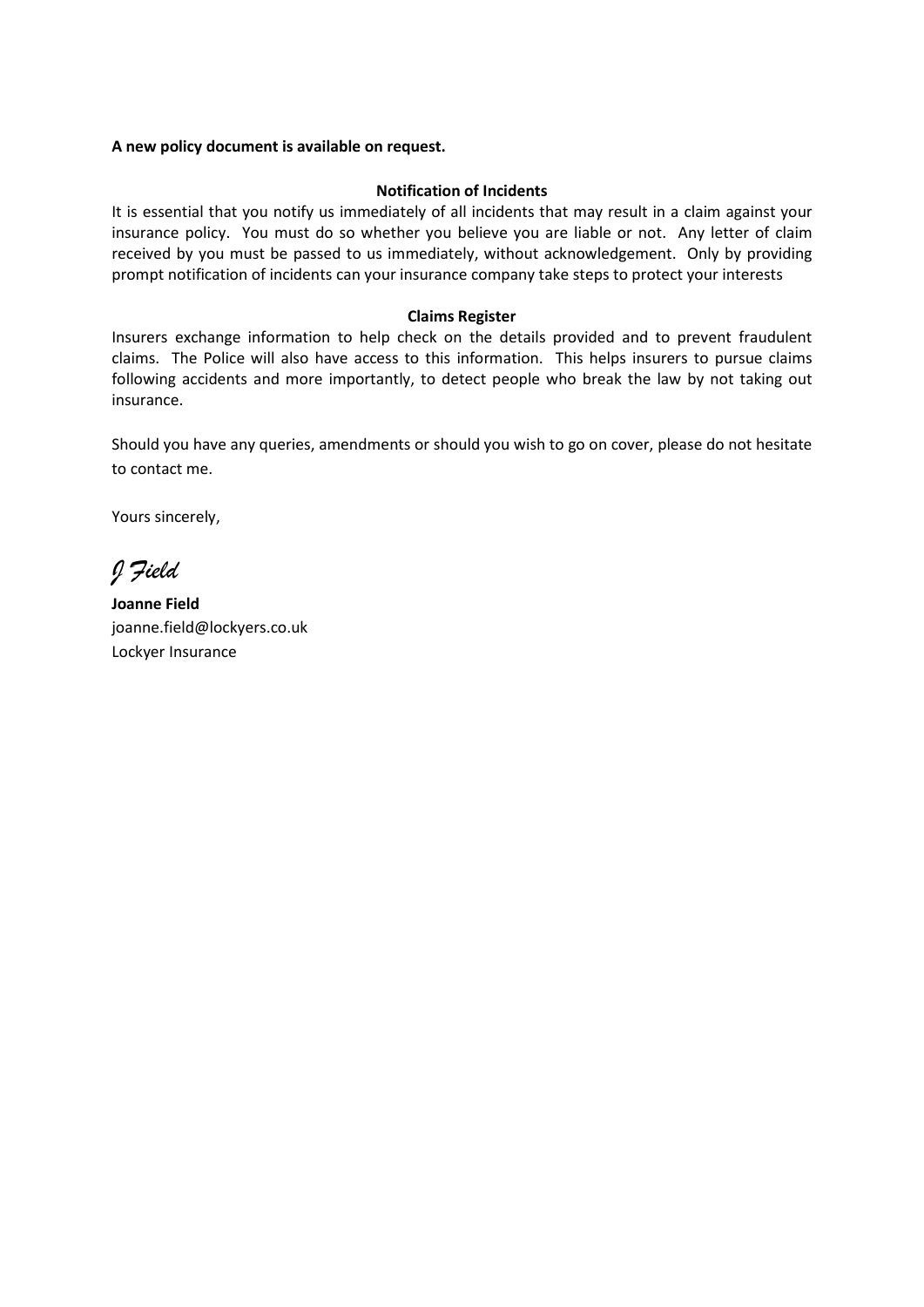# Under Insurance (Average)

Expressed simply, this is a means of penalising you at the time of settlement of a claim, if you have understated your sums insured (or full values at risk for "first loss" insurance). Insurers reduce the claims settlement in the proportion that the sum insured bears to the true value at risk. It is best explained by providing an example:-

| 100% Condition of Average |               |
|---------------------------|---------------|
| True value at risk        | 1,000,000 GBP |
| Sum Insured               | 900,000 GBP   |
| Amount of Claim           | 100,000 GBP   |
| Settlement Figure         | 90,000 GBP    |

In determining the value at risk (your sum insured) you must know the valuation basis, which would normally be reinstatement (new for old) or indemnity (involving deductions for depreciation) for property losses. These are explained under a separate heading.

Various types of average can apply but the most common are:

- The 100% conditions (shown above) which normally apply to items valued on an indemnity basis - such as stock and materials in trade.
- The 85% conditions of average which normally apply to items on a reinstatement basis (new for old).

The 85% conditions of average are intended to provide 15% margin for error in those sums insured which are affected by inflation forecasting. Deductions for the application of average will not be made therefore unless the sum insured is below 85% of the true value at risk. Using the example given earlier, had the 85% condition of average applied, the full 100,000 GBP loss would have been paid. However, had the sum insured been only 800,000 GBP the full deduction would have been made and the total claim settled at 80,000 GBP only.

As the Sum Insured represents an Insurer's maximum liability, it follows that this is the maximum amount which could be paid in any claim. Once again, if we use the above example, the amount payable would be £855,000, calculated by applying average to the loss, in the proportion that the Sum Insured bears to the Value at Risk, i.e. £900,000 to £1,000,000 or 90%.

To assist, if you apply the following calculation, you will arrive at the correct answer:-

Sum Insured Value at Risk x Loss

It will be seen from this that the Sum Insured will be paid ONLY if there is a total loss. For ALL other losses – even where it exceeds the Sum Insured – the amount of settlement will be less than the Sum Insured.

## Business Interruption Application of Proportionate Reduction Clause

The same principle applies, in that Insurers seek to penalise claims settlements where underinsurance has occurred. Proportionate Reduction would not apply to specific stand alone increased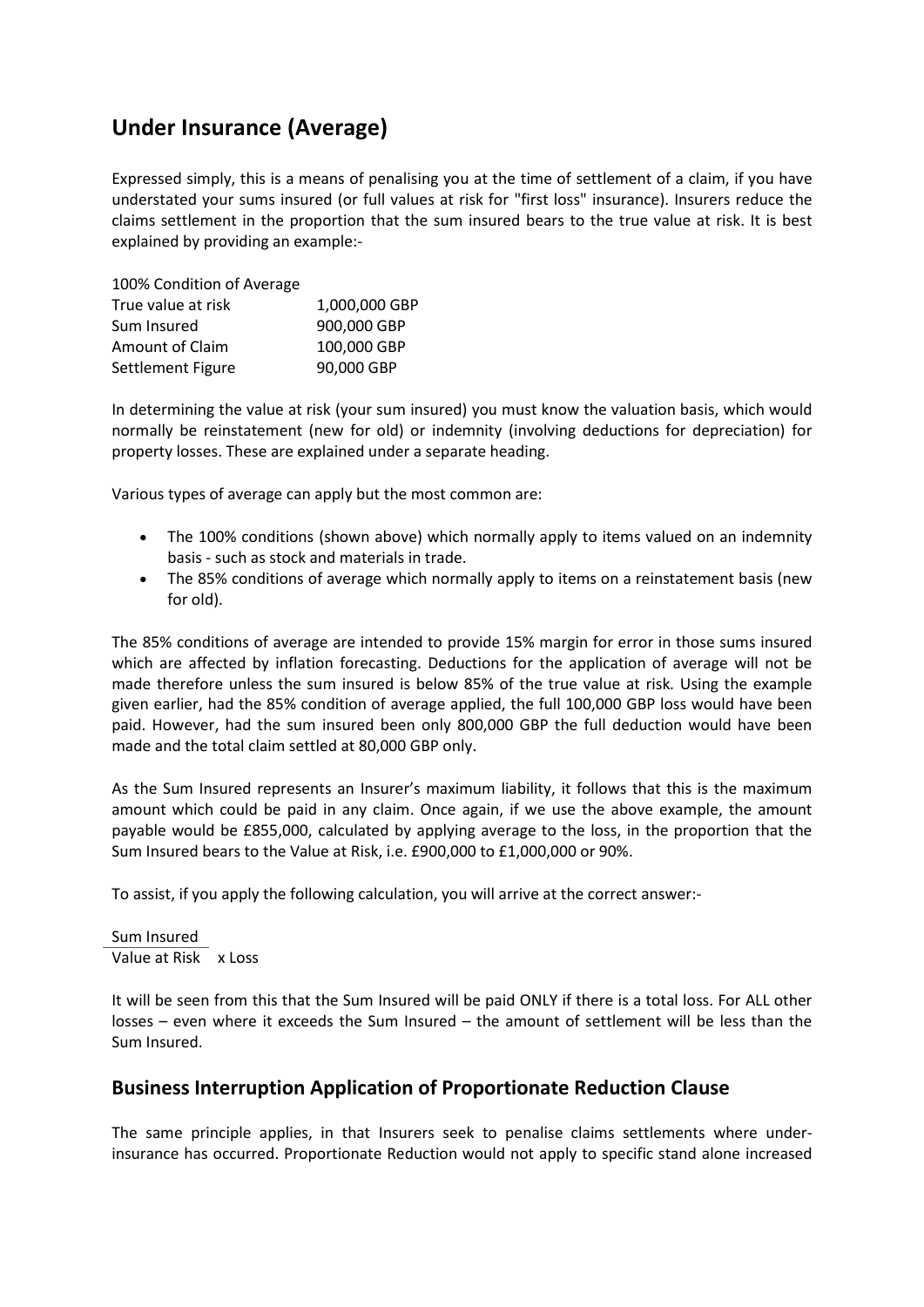cost of working risks but would apply to covers such as GROSS PROFIT/PAYROLL, REVENUE, RENTALS which themselves incorporate increased cost of working cover.

The mechanics of applying proportionate reduction can in practice be complex with this type of insurance since the measurement of the loss is usually also complex. However, stated simply, the loss is reduced in proportion to the under-insurance as for the 100% conditions of average in property insurance though commonly there can be scope to incorporate a clause affording an additional 33.33 % to the limit of indemnity on a declaration basis and the Proportionate Reduction Clause can, in instances, be removed altogether.

# Other Insurance Terms

## Indemnity Period - Business Interruption Insurance

The indemnity period is the period commencing from the date of damage and ending not later than the maximum Indemnity Period stated in your policy (or on the appropriate page of this summary) during which the results of the business are affected by the damage.

The maximum Indemnity Period is the maximum time you believe it would take to return the results of the business to anticipated levels that would have been enjoyed had it not been for an interruption caused by an insured peril. You should be aware the 'results' of the business include turnover and the costs of operation. Time factors to be considered in this regard include:-

- Site Clearance
- Obtaining architects plans/drawings
- Obtaining Local Authority permits
- Obtaining a building warrant
- Obtaining Building tenders
- Erection period
- Availability of machinery/equipment
- Commissioning of new machines
- Commencement of production
- Re-entry into markets
- Finding new and regaining lost customers.

## Deductible

The portion of an insured loss borne by the policyholder. The amount or percentage will be specified in the policy. Normally application of a deductible reduces limit of indemnity by the amount specified.

### Excess

The specified sum which the insured must bear before the insurers pay their liability. In the event of liability exceeding the limit of indemnity specified in the policy the insurers pay the limit specified providing the insured has borne the limit of his policy excess.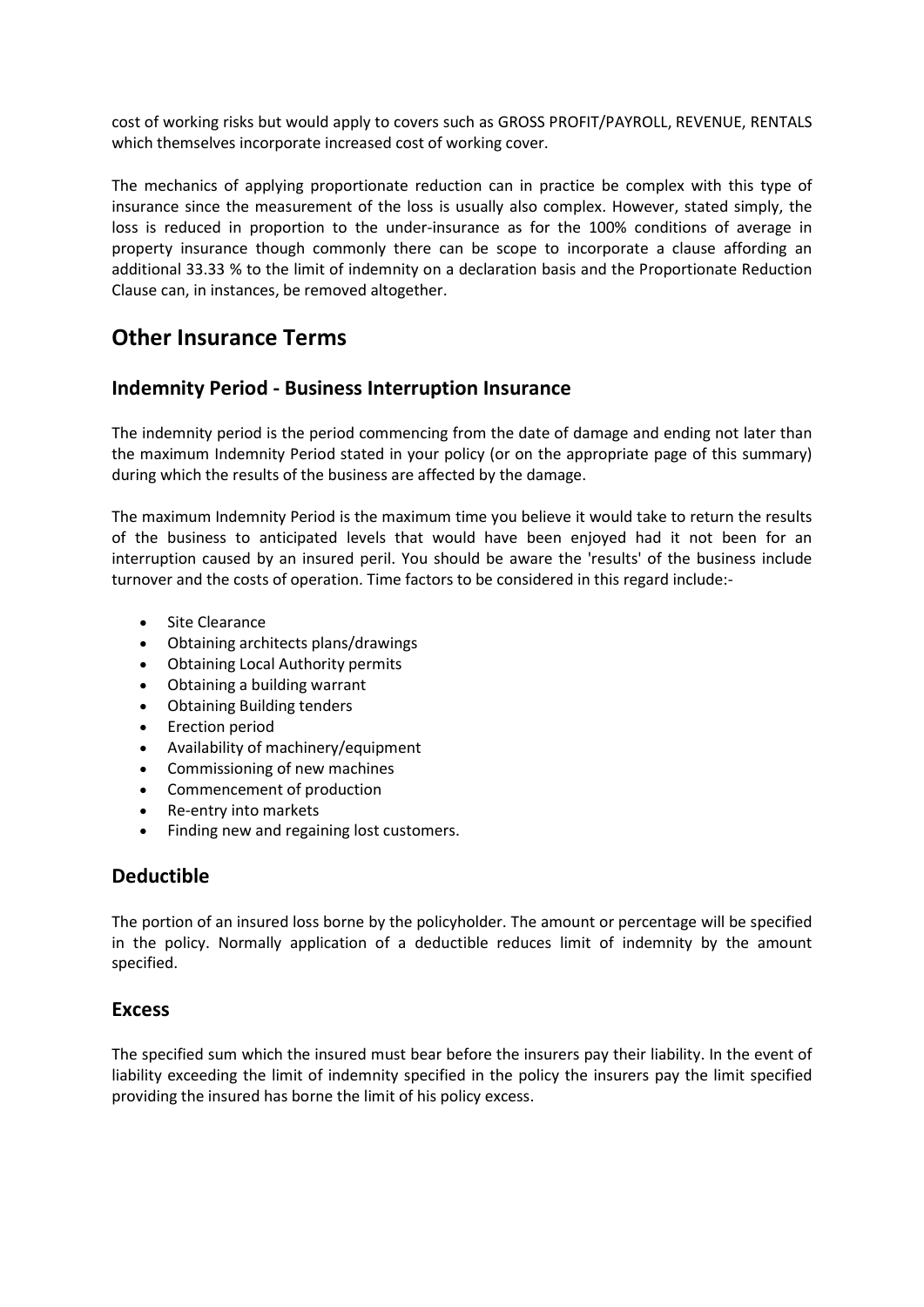## Franchise

Similar to the Excess/Deductible as a Franchise excludes losses completely up to a stated amount but provides full cover for losses above that figure.

## Warranty

A warranty on a policy must be continually complied with. Breach of a warranty allows the insurer to void the policy.

## Condition Precedent to Liability

This is similar to a warranty in that it must be complied with continually. However, breach of a condition precedent to liability allows the insurer to avoid a claim only where the claim results from such a breach.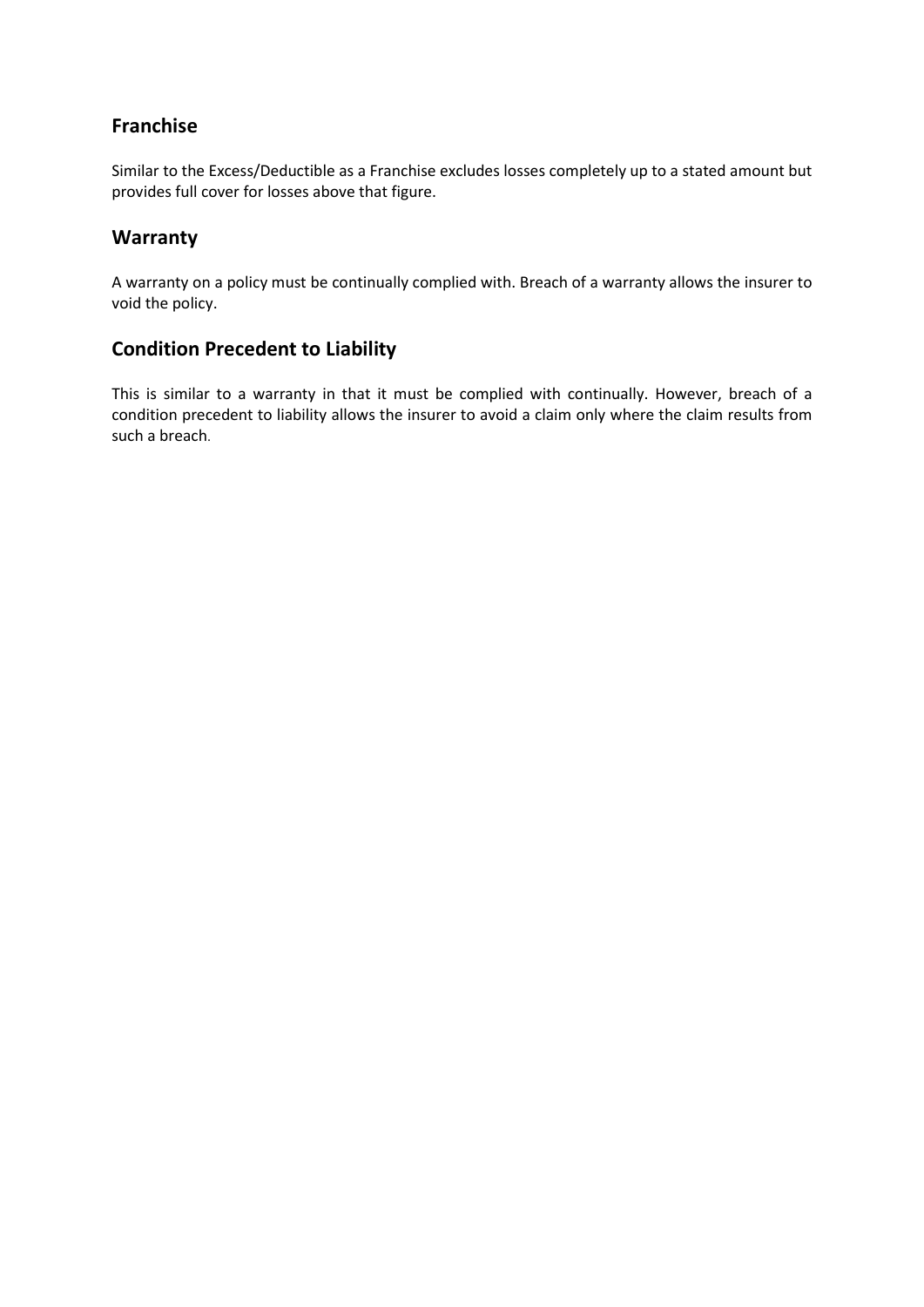## Important Information – Please Read

You are entitled at any time to request information regarding any commission which we may have received as a result of placing your insurance business.

#### Demands and Needs identified:

You asked for the following

Protection in respect of:

- Loss of or damage to your tangible assets on your premises
- Loss of money including:
- > Whilst in transit
- > Loss from your premises
- > Personal accident benefits for employees assaulted whilst carrying or being in charge of money
	- Loss of profits (including standing charges and payroll) following damage at your premises
	- Book debts (loss of accounting records)
	- Legal liability to employees
	- Legal liability to members of the public arising at your premises
	- Legal liability to members of the public arising from provision of goods and/or services in U.K.

#### Personal Recommendation and our Capacity and Services:

The Commercial Combined policy with Nilefern Ltd t/a Nelson Policies at Lloyd's provides cover for 12 months.

In sourcing this policy we act as your agent In placing this policy we act as your agent In the event of a claim we will act as your agent

This provider has been selected from a limited range of providers (a list of providers used is available upon request) and is recommended because of:

Their level of service Premium cost Their expertise in this field The length of time they have been established Their specialism in this type of insurance

The Insurers that we have approached are as follows:

- Nelson Policies at Lloyds
- Eaton Gate Ltd

This policy has been recommended as it meets your insurance cover requirements listed in the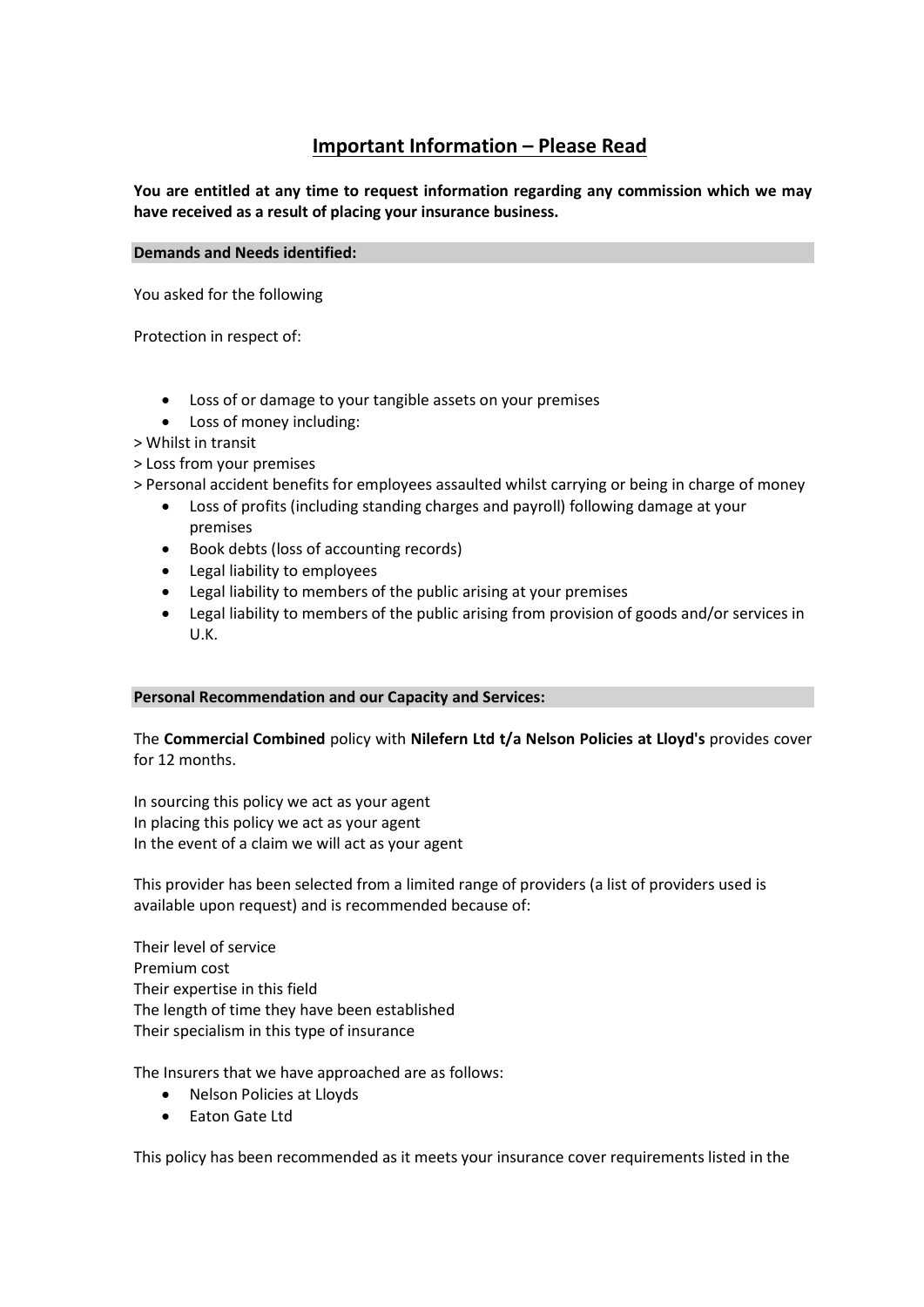attached quotation / statement of fact / letter, and your demands and needs listed above, other than any factors in the following section.

Factors highlighted by us:

We recommended Commercial Loss Recovery which you declined We recommended Directors & Officers Liability which you declined We recommended Cyber & Crime Insurance which you declined

#### Warranties, excess and endorsements:

Excesses:

Property Damage - £250 Glass & Replacement Locks - £100 Public & Products Liability - £1,000 Increasing to £2,500 in respect of Bodily Injury

Endorsements: Laser tag condition GL85 - Climbing Wall Condition Increased Deductble - Bodily Injury GL110 - Health & Safety Condition GL2 - Amusement Arcade Exclusion GL28.1 - Food Safety and Hygiene Condition GL32 - Height Limit Exclusion - 10 metres GL38 - Inflatable Device Exclusion GL40 - Inspection of Public Areas Condition GL65 - Personal Protective Equipment Condition GL67 - Manual Work Away Exclusion GL81 - Childrens Soft Play Centre - Childproof Locks GL82 - Product Origin Condition GL83 - Rights of Recourse Condition GL84 - Proprietary Brands Condition GL77.1 Children`s Soft Play Centre - Supervisory Condition GL73 - Children`s Soft Play Centre - Finger Guards and/or Finger Shields Condition Basis of Settlement Applicable to Section 1 Subjectivities

In our professional opinion all this information combines to make this a suitable policy for you based upon the facts given by you and the accessible information we already hold about you.

Please check that all the information contained in this statement and quotation is correct and complete and contact us immediately if this is not the case.

Warning: This document is not intended to be a statement of cover. Please refer to the insurer summary of cover and policy document for this information.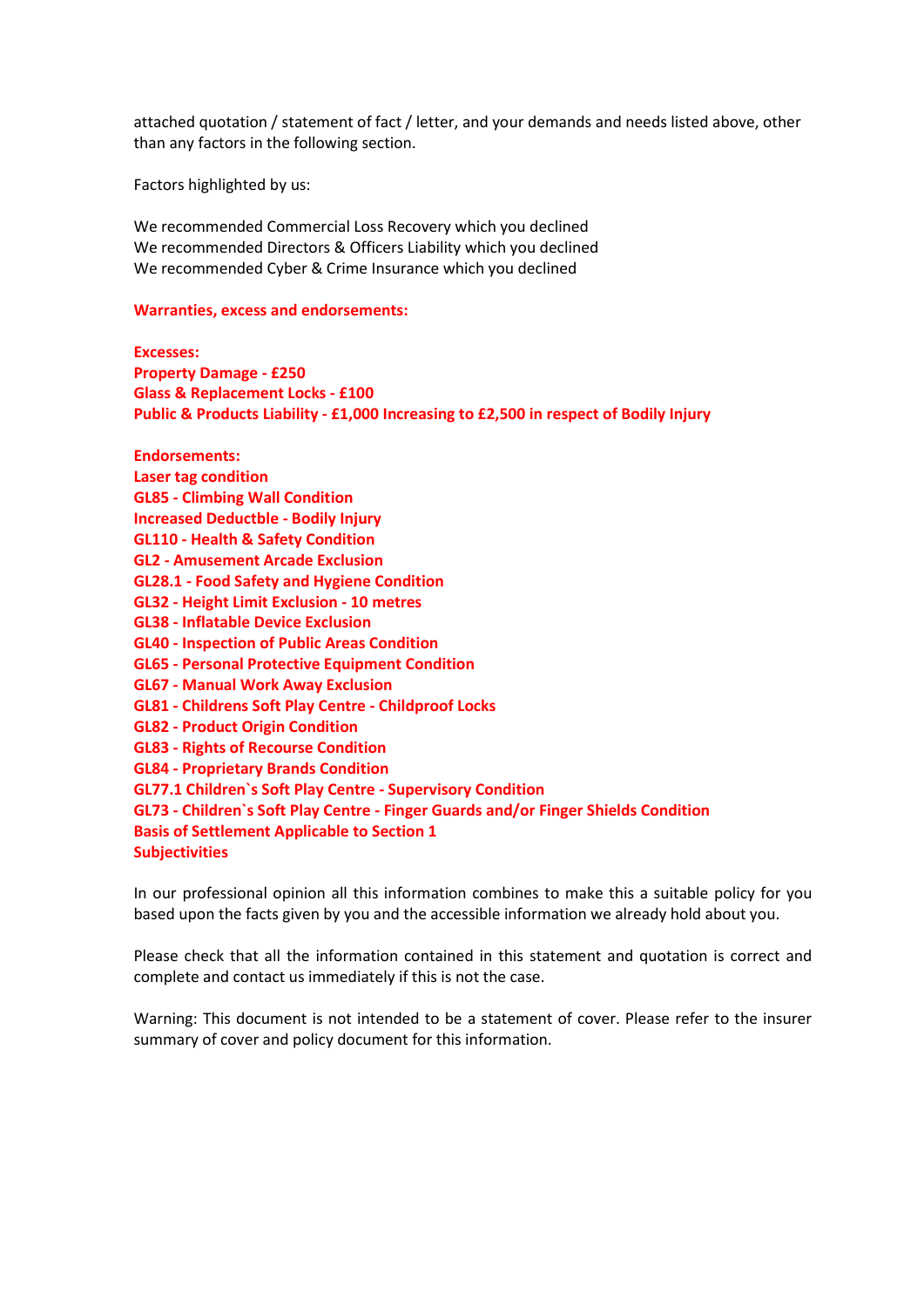## NOTICE TO CUSTOMERS

### The Insurance Act 2015 – Important changes for Policyholders

As a result of a recent act of Parliament, the Insurance Act 2015 (the "Act"), significant changes have been made to the law in relation to commercial insurance. The Act has significant impact on the operation of your insurance policy, including your disclosure obligations towards insurers, warranties and fraud. The Act also impacts upon the remedies insurers may adopt in the event of your obligations not being complied with.

The purpose of this note is to highlight some of the key changes introduced by the act and to explain the steps you need to take to comply with it.

The Act introduces some new obligations, which are coupled with strict remedies for insurers. We therefore recommend that you read this guide carefully. If you have any queries in relation to the content of this guide, please contact your usual advisor who will be happy to explain your obligations.

### What policies are caught by the Act and from when does it apply?

The Act applies to all non-consumer insurance policies commencing on or after 12 August 2016. The Act also applies to policies commencing before 12 August but whose terms are varied after that date. However, it is important to note that many insurers intend to adopt the new regime in advance of 12 August. We will advise you where an insurer intends to do so.

### Duty of Fair Presentation

The Act imposes an obligation on all policyholders to "make a fair presentation of the risk" prior to the policy commencing. A fair presentation is one that discloses, in a manner that is reasonably clear and accessible, every material circumstance which is known or ought to be known by the policyholder's senior management, or those responsible for arranging insurance, following a reasonable search.

We explore below the meaning of the key components of this obligation:

• "material circumstance" - this is anything which would influence the judgement of a prudent insurer in determining whether to take the risk and, if so, on what terms. There is no specific Limitation on what constitutes a material circumstance, but it would typically include any factors pertaining to the risk to be insured including prior claims, your financial history, convictions of key personnel and your business activities. You are not obliged to disclose something that reduces the risk to be insured.

• "known or ought to be known" - you are obliged to disclose material circumstances that you actually know but also those that you ought to know. This means that if the information is readily available to you but you fail to disclose it owing to either a lack of enquiry or by "turning a blind eye", you will have breached your duty to fairly present the risk. Equally, any relevant knowledge we have as your broker must also be presented to insurers. We must therefore make you aware that all information you provide to us must form part of the presentation of the risk, if relevant. This includes any information you provide to us in a social or informal setting.

• "senior management" - your knowledge, for the purposes of the Act, includes (but is not limited to) that of all senior management. Senior management includes anyone who has a key role in making decisions on behalf of the business, even if they do not sit on the board or if they do not officially have a management role.

• "reasonable search" - you are obliged to undertake a reasonable search. What is reasonable will depend upon the nature of your business and the policy you are purchasing. We will provide you with advice in each case as to what might be reasonable. When considering the extent of your search, you should take into account the nature of the insurance you wish to purchase and consider who within your organisation is best placed to provide relevant information.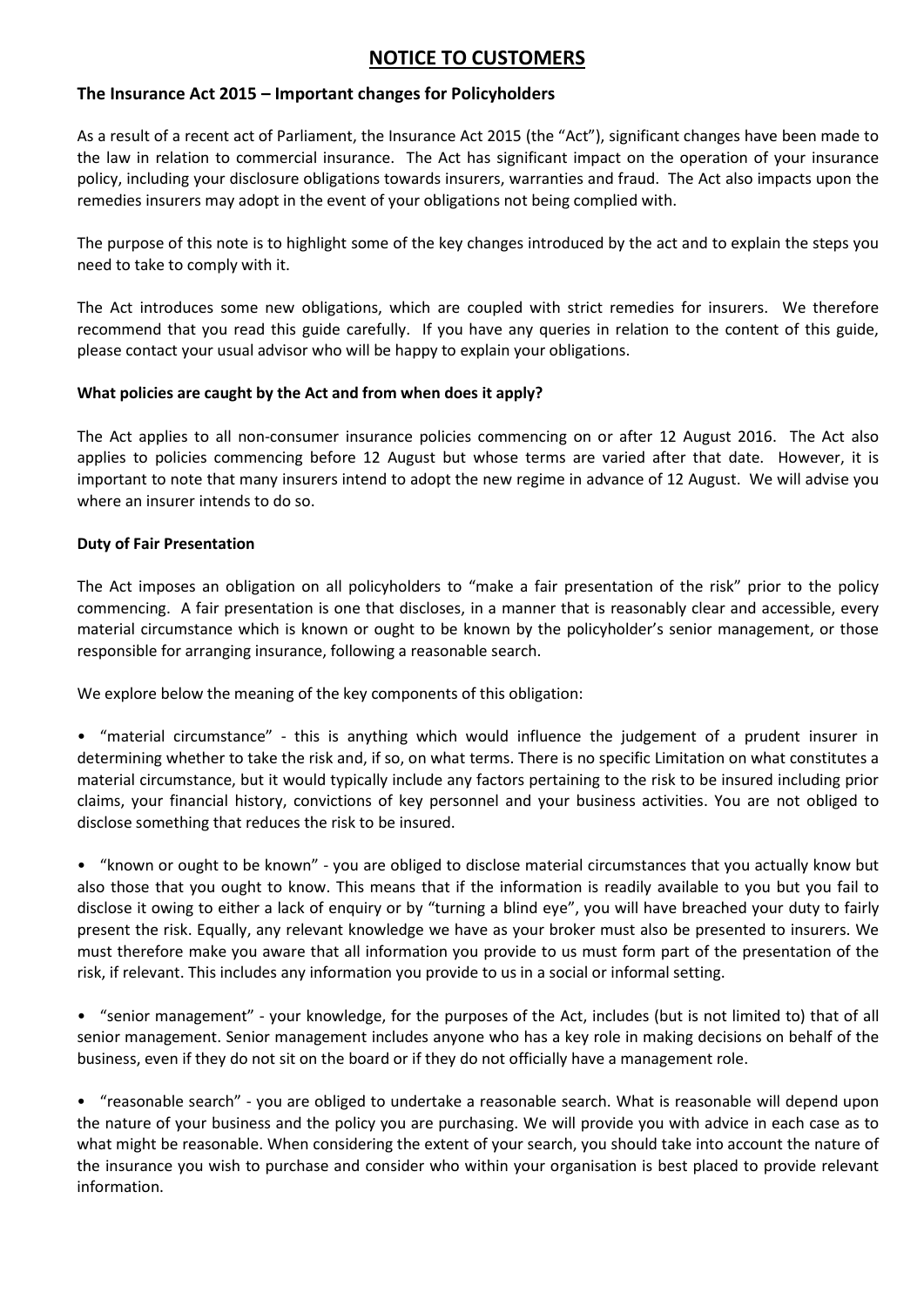• "reasonably clear and accessible" - all information must be provided to insurers in a reasonably clear and accessible manner. This means that information must not be provided in an unambiguous way. The new rules also prevent policyholders from concealing key facts amongst large volumes of less relevant or immaterial information.

### What does this mean in practice?

The amount of information to be provided will depend upon the nature of the risk and the insurance you are purchasing. We will guide you through that process, although you should take the time to carefully identify who within your business is best placed to identify any information that may be relevant to insurers when considering the particular risk and type of policy.

### What happens if you do not fairly present the risk?

If you fail to comply with your obligations, insurers have differing remedies depending upon the nature of the breach and what would have happened had you fairly presented the risk.

If you deliberately or recklessly fail to present the risk fairly (e.g. you deliberately withhold key information or fail to take any care when presenting the information), insurers are entitled to avoid the policy and retain all premiums. In other words, insurers can treat the policy as if it never existed, which would result in no claims being paid. You could also be required to repay any claims payments that have already been made.

If your failure to present the risk fairly was neither deliberate nor reckless (e.g. it was a simple oversight on your part), insurers may still avoid the policy if they can demonstrate that the policy would not have been provided if you had represented the risk fairly. In this scenario, insurers would be required to repay the policy premium to you, although they would be required to make no payment in respect of claims and you would be required to repay any claims payments already made.

If insurers are able to demonstrate that they would have provided the policy but on different terms, the policy would be treated as if those terms had applied from the beginning. Those additional terms could be, for example, increased excesses or additional exclusions. Those additional terms may result in no payment being made in respect of any particular claim (e.g. if insurers would have excluded that particular activity or imposed additional conditions which you did not comply with).

If insurers would have provided the policy but charged an increased premium, the amount insurers will pay will be reduced by proportion to the difference between the premium actually paid and the premium that would have been charged had the risk been fairly presented. By way of example, if a fair presentation would have resulted in the premium doubling, any claims payment under the policy will be halved. This is an extremely draconian policy remedy and therefore it is essential that you present the risk fairly. This remedy applies regardless of whether there is any connection between the shortcoming in the presentation of the risk and the subject matter of the claim.

#### Warranties

A warranty in an insurance contract is a promise by the policyholder to the insurer to do (or not do) something or a promise to maintain a certain state of affairs. Under the old regime, insurers can refuse to pay a claim if the policyholder breaches a warranty, even if the breach is unconnected with the loss or if the breach is remedied before the loss occurs. Insurers routinely use a 'basis of contract' clause to convert all presentations and information given by policyholders to insurers into warranties. This enables insurers to refuse to pay claims if any aspect of the presentation of a risk is inaccurate.

From August 2016, the position will be fairer for policyholders. Firstly, insurers will no longer be able to rely on basis of contract clauses to convert alt representations into warranties. Furthermore, in the event of a breach of warranty, insurers will only be allowed to refuse to pay a claim where the loss arose during a period of noncompliance. In other words, if you breach a warranty (e.g. by failing to set a fire alarm), cover will be reinstated as soon as you re-establish compliance. Cover is simply suspended during periods of non-compliance. Finally, if the warranty is designed to reduce the risk of a certain type of loss or a loss at a certain place or time and the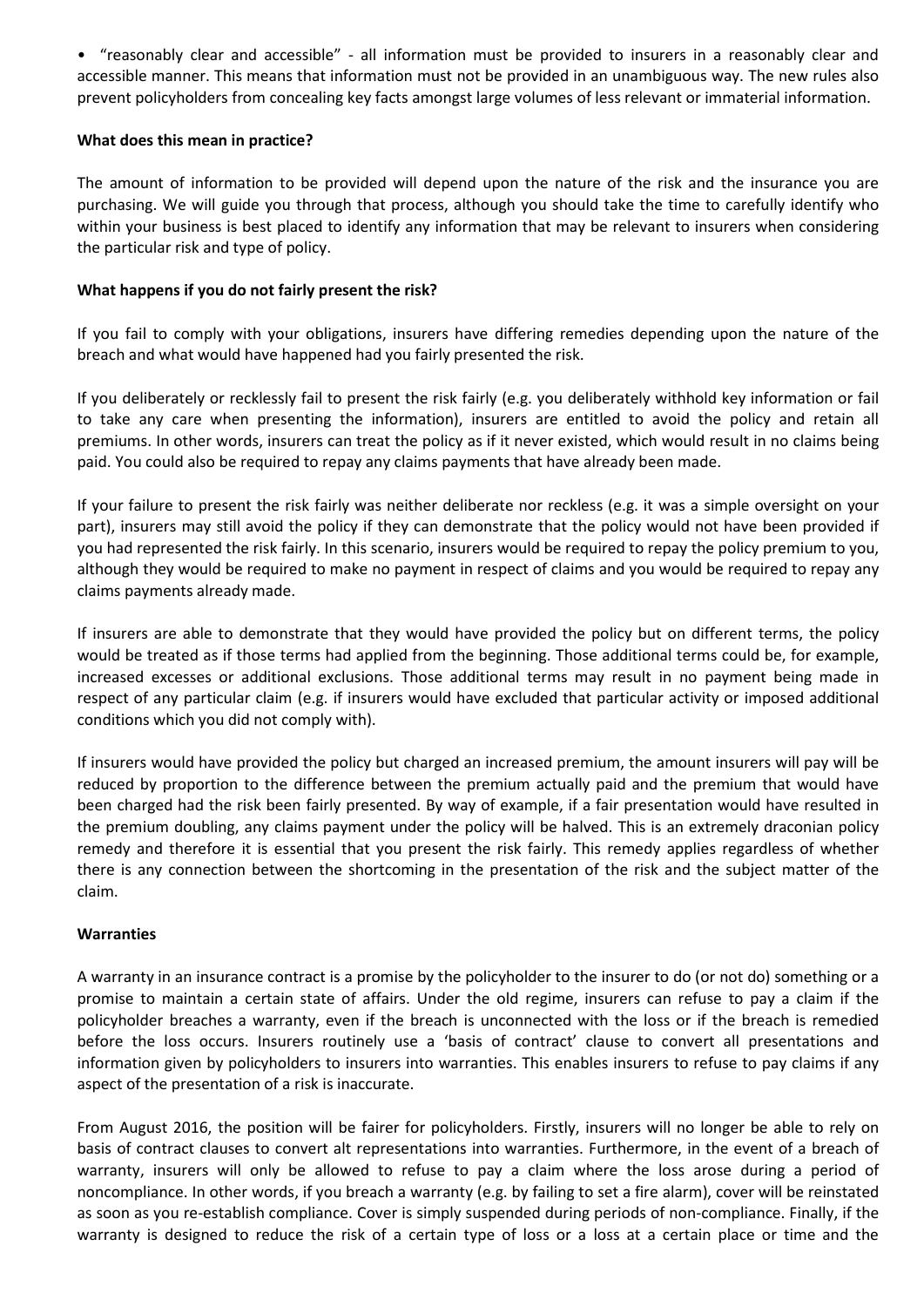policyholder can demonstrate that the breach could not have increased the risk of that loss occurring, insurers must still pay the claim.

## Fraud

Historically, in the event of a fraudulent claim being made against the policy, alt cover under the policy ceased and insurers were entitled to retain the premium. The policyholder would also have to repay any claims payments already made. However, under the new regime, insurers will be entitled to terminate the policy from the date of a fraudulent claim or act, but must still cover claims arising from incidents occurring before the fraudulent act.

### An example of material information which must be disclosed is:

### General

- Change in title to be shown on your policy documents.
- Change in business activities/description.
- Acquisitions/disposals not already advised to insurers and/or planned.
- Changes in sums insured, values, limits etc.
- Full details of any CCJ's bankruptcy and convictions (both personal, and in business)

### Property Damage/Business Interruption

• Change in security devices previously notified to insurers. For example, where an alarm system is disconnected for a period of time.

• Change in occupancy previously notified to insurers. For example, where a property previously occupied becomes unoccupied.

### Employers Liability

• Contracts or change in proposed activity where Employees will be required to work off shore, airside and/or involving with asbestos.

• Employees undertaking work of a manual nature overseas (outside of their country of domicile.)

### Public & Products Liability

• Change in product/service being manufactured/provided.

• Change in territorial split of products. For example, products now being exported to North America.

The duty of disclosure and the consequences of its breach may vary to a limited degree from the foregoing, dependent up on the law(s) of which country are applicable to the policyholder's insurance.

### If you are in any doubt as to the scope of the policyholder's duty of disclosure or whether any information is material and ought to be disclosed, please contact us immediately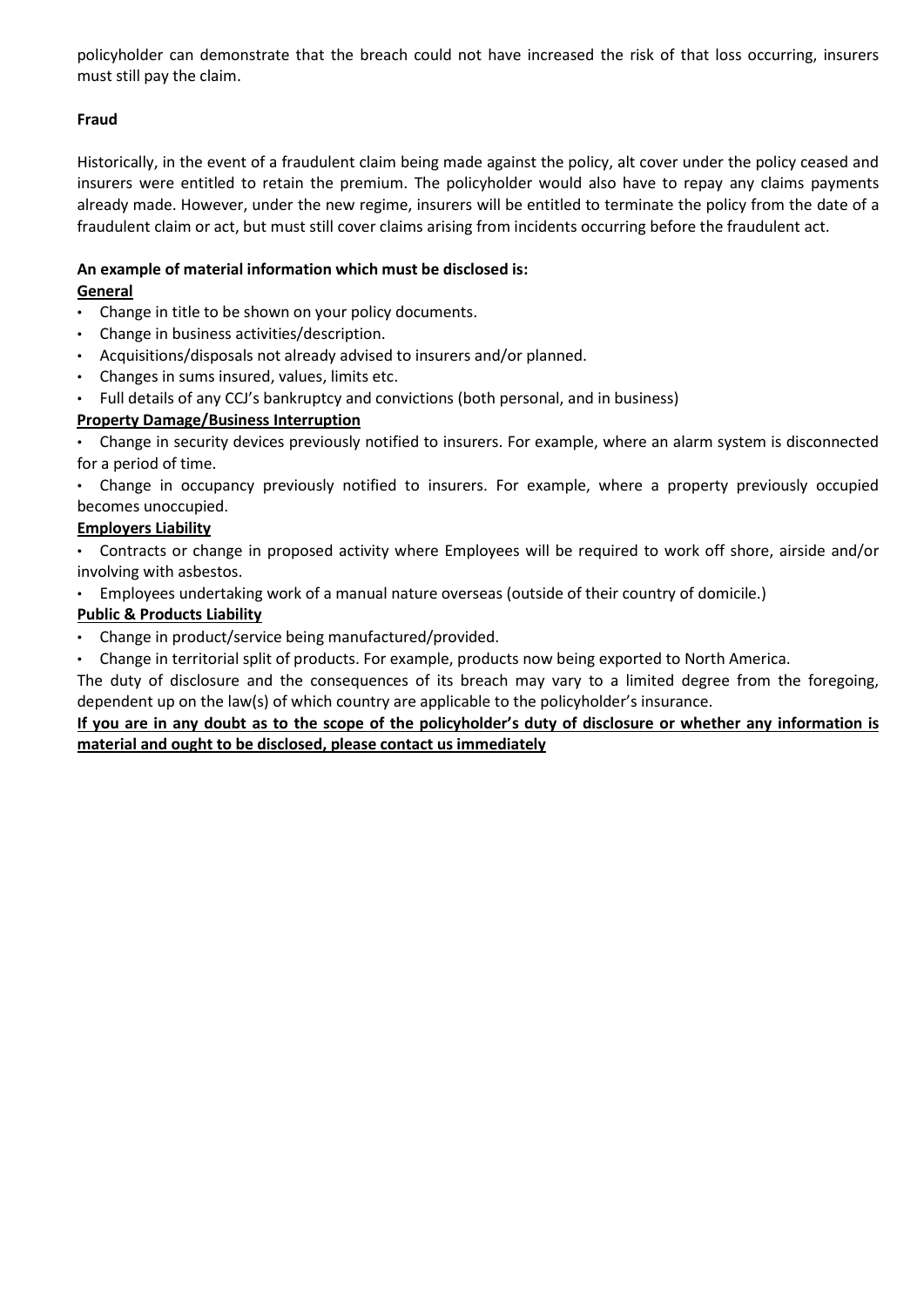Our Term s of Busin ess Agre emen  $t -$ Com merci al **Cust** 

Please read this document carefully. It sets out the terms and conditions on which we agree to act for you, contains details of our responsibilities together with your responsibilities both to us, to insurers and to other third-party providers. This is our standard client agreement upon which we intend to rely on. This "Terms of Business Agreement" (TOBA) supersedes all previous versions issued. Your receipt of this document constitutes your informed consent to its contents and by instructing us you are accepting this TOBA.

Please contact us immediately if there is anything in this document that you do not understand or with which you disagree. In the interests of security, staff training and to generally improve our service please be aware that telephone calls may be monitored and/or recorded.

Customers with disabilities - this TOBA and other associated documentation are also available in large print, audio and Braille. If you require any of these formats, please let us know.

#### omer

#### 1. Definitions:

"Affiliate" means any member of our group, which means our subsidiaries, ultimate holding company and all of that ultimate holding company's subsidiaries as defined in section 1159 of the Companies Act 2006.

"Commercial customer" means a customer who is acting within their trade or profession in respect of the insurance cover requested or arranged.

"Company", "we", "us" or "our" means Lockyers Commercial Limited.

"You" or "your" means you (and/or your appointed agent).

#### 2. Who we are:

Lockyers is a trading style of Lockyers Commercial Limited which is an independent insurance intermediary whose head office is at 7 The Office Village, Silkwood Park, Wakefield, WF5 9TJ.

#### 3. Who regulates us:

We are authorised and regulated by the Financial Conduct Authority (FCA) and our permitted business is to advise on, arrange, deal in and assist in the administration and performance of general insurance contracts. We are also permitted to provide credit broking and debt administration services in relation to premium finance. Our firm's FCA reference number is 747241. You can check these details on the FCA's Register https://register.fca.org.uk/s/ or by phoning the FCA on 0800 111 6768.

#### 4. Our services:

As an independent insurance intermediary we generally act as the agent of our client. We are subject to the law of agency, which imposes various duties on us. However, in certain circumstances we may act for and owe duties of care to other parties, including the insurer. We will advise you when these circumstances occur, so you will be aware of any possible conflict of interest.

We offer a wide range of products and services which may include:

- Offering you a single or range of products from which to choose a product that suits your insurance needs;
- Advising you on your insurance needs;
- Arranging suitable insurance cover with insurers to meet your requirements;
- Helping you with any subsequent changes to your insurance you have to make;
- Providing all reasonable assistance with any claim you have to make.

In some cases we act for insurers under a delegated authority agreement and can enter into insurance policies, issue policy documentation and/or handle or settle claims on their behalf. Where we act on behalf of the insurer and not you, we will notify you accordingly and in relation to claims we will advise you of this fact when you notify us of a claim. Notwithstanding this, we endeavour to always act in your best interest.

As an independent intermediary we offer a wide range of insurance products and have access to many leading insurance companies and the Lloyd's market. Depending on the type of cover you require and where we have provided advice based on a personal recommendation, we will offer you a policy from either:

- a single insurer;
- a limited range of insurers; or
- a fair analysis that is representative of the insurance market.

We will inform you which of these apply before we arrange your policy(ies) and where we have not undertaken a fair analysis of the market, we will provide you with a list of insurers considered.

Before the insurance contract is concluded and after we have assessed your demands and needs, we will provide you with advice and make a personal recommendation, unless we advise otherwise. This will include sufficient information to enable you to make an informed decision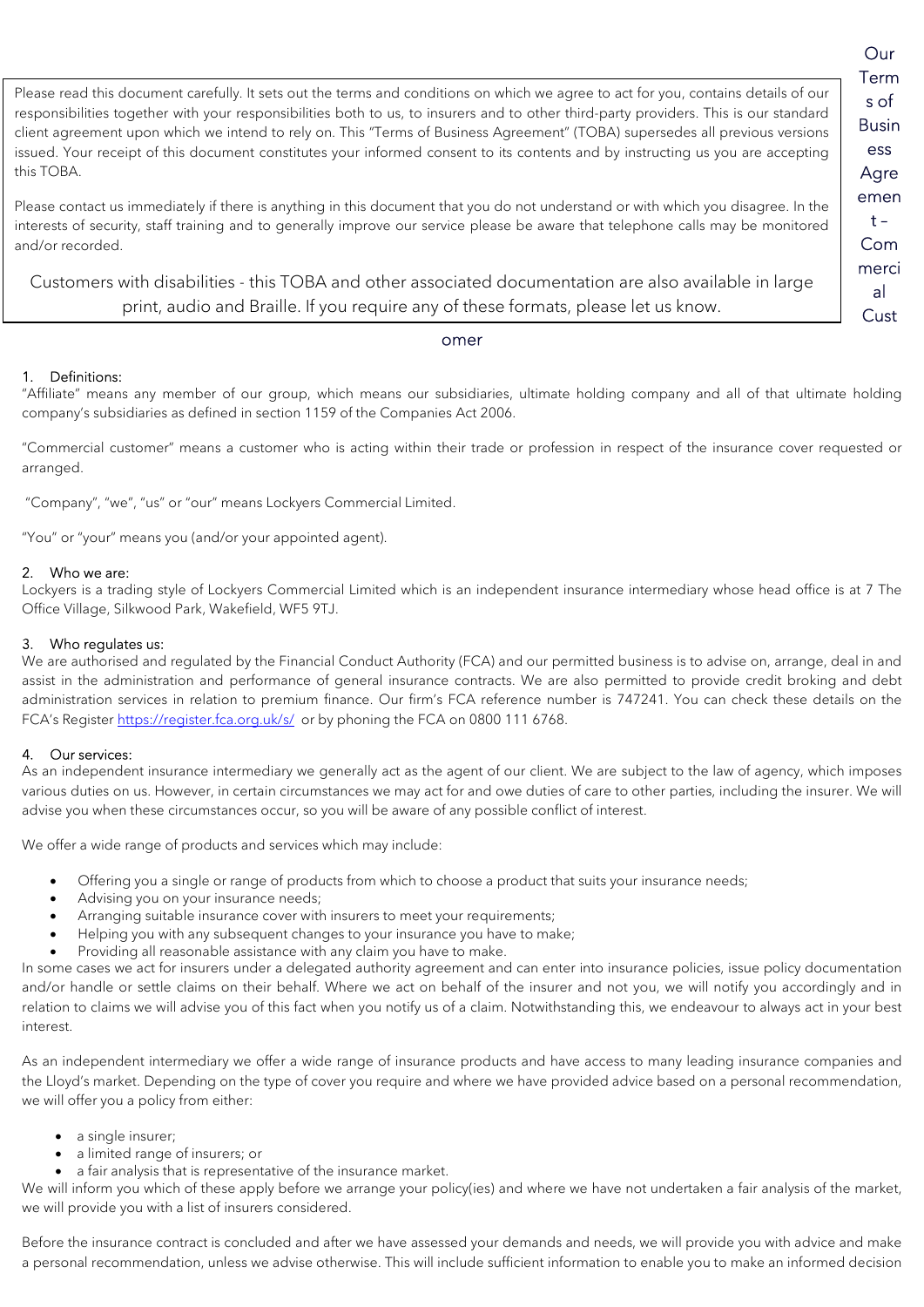about the policy that we have recommended, together with a quotation which will itemise any fees that are payable in addition to the premium. This documentation will also include a statement of your demands and needs. You should read this carefully as it will explain the reasons for making the recommendation we have made.

We may offer you a policy which is provided by an Affiliate in order to access specialist products and we will tell you if this is the case. We have a conflict of interest policy in place to identify and manage any conflicts that may arise in the placement of your business.

#### 5. Remuneration and fees

In most cases we are paid by commission from the insurer, but in some circumstances we may charge you a fee instead of commission or a combination of both, in which case this will be confirmed to you in writing at the time of incepting or renewing your policy. Where we charge a fee this will not be liable for insurance premium tax or value added tax (insurance is a VAT exempt industry). There may be occasions when an additional fee is sought, for example any changes to the risk that require significant further advice and placement of additional coverage or substantial involvement in any large, difficult or complex claims.

We will also make individual client administration charges of £50 per policy for arranging a policy, £50 per policy for renewing a policy and £50 per policy to cover mid-term adjustments, short period or mid-term cancellations (up to a maximum of £250 per client per year). In addition, if you make a change or cancel your policy mid-term which results in a return premium, we will retain all fees and any commission to cover our administration and advisory services. We will advise you of the amount of any charge before you become liable to paying it.

In addition to your fee and/or commission some insurers may make additional payments to us reflecting the size and/or profitability of our account with them and/or in respect of work we undertake on their behalf.

You are entitled, at any time, to request information regarding any commission which we may have received as a result of placing your insurance business.

#### 6. Duty of fair representation

You must be sure that the information you have given to us to pass on to the insurers is a "fair presentation" of the risk. This means that you must have clearly disclosed every material circumstance which you, your senior management, or persons responsible for arranging your insurance knows or ought to know following a reasonable search. A material circumstance is one which may influence an insurers' judgement over whether to take the risk, and if so on what terms. If you are in doubt as to whether a circumstance is material then you should disclose it.

Furthermore, you must inform us if any of the information provided to us has changed. If it has, then you must tell us about the changes before we arrange cover. Your duty to notify material changes in the risk applies when you purchase an insurance policy, throughout the life of the policy and when you renew that policy.

Please note that failure to disclose a material circumstance may entitle an insurer to impose different terms on your cover or reduce the amount of a claim payable. In some cases your cover could be invalidated, which would mean that a claim would not be paid.

#### 7. Quotations

Unless otherwise agreed any quotation given will normally remain valid for a period of 30 days from the date it is provided to you. We reserve the right to withdraw or amend a quotation in certain circumstances, for example, where the insurer has altered their premium / terms for the insurance since the quotation was given, where there has been a change in the original risk information / material circumstances disclosed or if a claim / incident has occurred since the terms were offered.

#### 8. Renewals

You will be provided with renewal terms in good time before expiry of the policy, or notified that renewal is not being invited. Unless you advise otherwise renewals are invited on the basis that there have been no changes in the risk or cover required, other than those specifically notified to us or your insurers (see section on "Duty of fair presentation").

It is very important that you check the information provided at renewal to confirm it remains accurate and complete. If any of the information is incorrect or if your circumstances have changed you should contact us immediately so we can update your details.

#### 9. Mid-term transferred business

When we are appointed to service insurance policies other than at their inception or renewal and which were originally arranged via another party, we shall not be liable during the current insurance period for any loss arising from any errors or omissions or gaps in your insurance cover or advice not supplied by us. Should you have any concerns in respect of a policy, which has been transferred to us, or if you require an immediate review of your insurance arrangements, you must notify us immediately. Otherwise we shall review your insurance arrangements and advise accordingly as each policy falls due for renewal.

#### 10. Claims

You must notify any claim or circumstance that may or could give rise to a claim under your policy in accordance with the conditions of your policy. Failure to notify insurers promptly may entitle them to deny your claim. You should not admit liability or agree to any course of action, other than emergency measures carried out to minimise the loss, or in the interest of health and safety, until you have obtained agreement from your insurer. When you notify us of a claim you should provide us with details of all material facts concerning the claim.

Your policy documentation will describe in detail the procedures and conditions in connection with making a claim. Where appropriate, and as set out in your policy document, we will provide you with assistance in submitting a claim and in seeking to obtain reimbursement for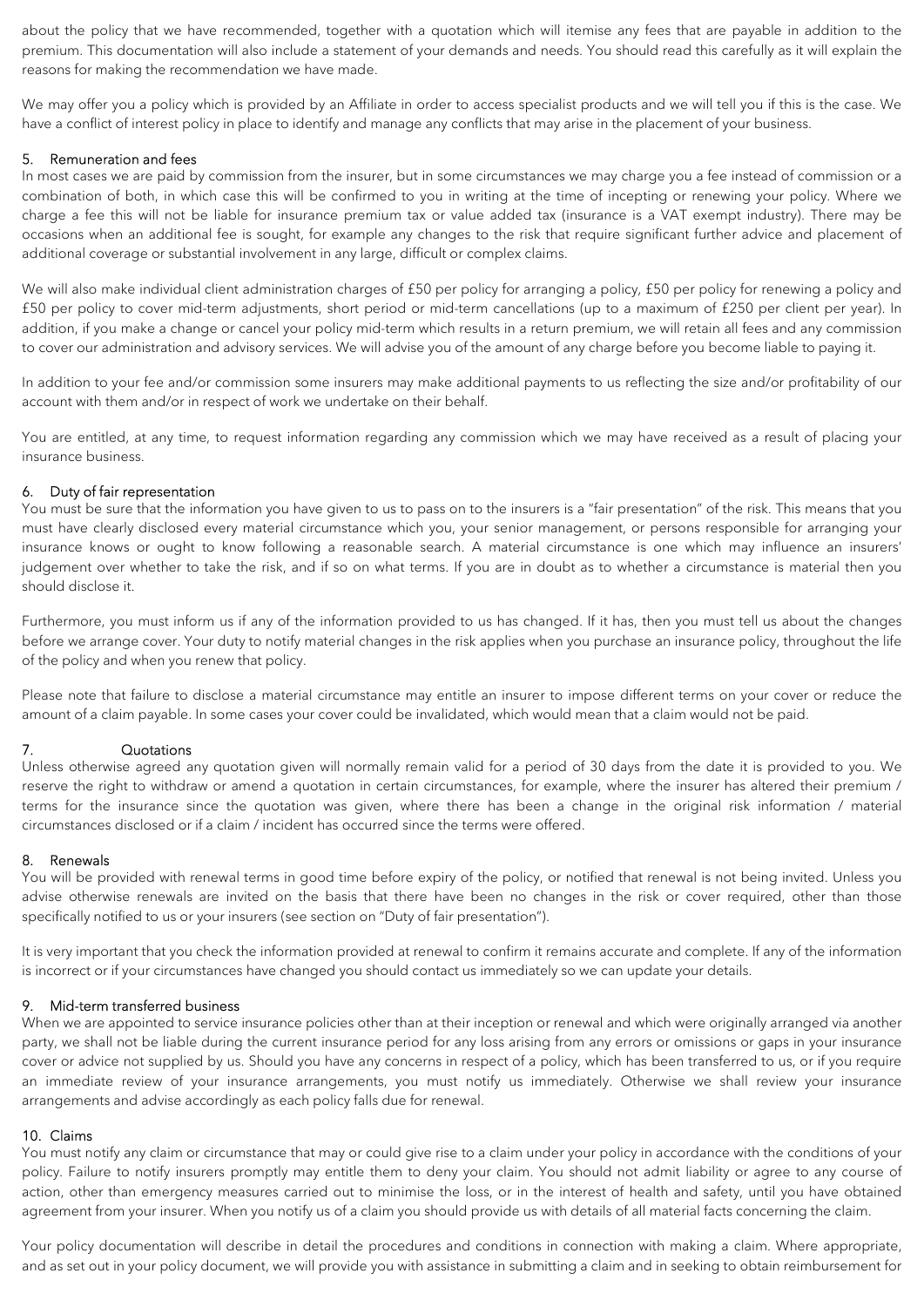you. We will transmit claims payments to you as soon as possible after they have been received on your behalf. However, in the event that an insurer becomes insolvent or delays making settlement of a claim, we do not accept liability for any unpaid amounts. Where we act for the insurer in relation to a claim we will advise you of this when you notify us of the claim.

#### 11. Cancellation clause

Your insurance contract may include a cancellation clause giving you the right to cancel your policy. If you decide to cancel your policy in accordance with any timeframes stipulated in your policy, and subject to not having made or intimated a claim, you may be entitled to a refund of premium paid. Please note our commission and, where appropriate fees, are fully earned from the date the policy commences and will not be refundable. If you fail to pay your premium to us by the due date, we reserve the right to instruct insurers to cancel your policy.

#### 12. Product documentation

You should review the policy documents carefully to ensure they accurately reflect the cover, conditions, limits and other terms that you require. Particular attention should be paid to policy conditions and warranties as failure to comply with these could invalidate your policy. Claims can arise, under certain types of insurance contract, long after the expiry of the policy. It is therefore important that you retain and keep safely all documents associated with your policy.

#### 13. Premium

Once your contract of insurance has been concluded, we will send you an invoice (also referred to as a debit note). You must pay the premium due in accordance with payment dates specified in the invoice. Failure to meet the payment date may lead insurers to cancel your policy. No payment shall be deemed to have been received until we have received cleared funds. Where insurers have specified that the premium must be received by a certain date, failure to comply can result in automatic termination of your insurance contract.

We shall be entitled (but not obliged) without providing notice to you to set off amounts due to us from you, against any amounts which we may receive on your behalf i.e. claims moneys, refunded premiums and other sums.

#### 14. Premium finance

In arranging premium finance, we act as a credit broker to provide you with a premium finance facility which is designed solely for the purposes of facilitating a loan for repayment of insurance premiums. We will only provide you with information about this payment option on a non-advised basis from which you will need to make your own decision as to the suitability of this facility and whether you wish to proceed. Where we arrange premium finance on your behalf we are remunerated for our assistance in putting this financing in place. We can provide details of our remuneration on request.

When arranging premium finance your premium finance provider may undertake an enquiry with credit reference agencies who will add details of the search and the application to their record about you, whether or not the application proceeds. Further details will be provided when an application for finance is made. Insurers own credit facilities may also be available if appropriate.

Where you pay your premium by instalments and use a premium finance provider, if any direct debit or other payment due in respect of the credit agreement you enter into to pay insurance premiums is not met when presented for payment or if you end the credit agreement we will be informed of such events by your premium finance provider. If you do not make other arrangements with us or your premium finance provider to pay the insurance premiums you acknowledge and agree that we may, at any time after being so informed, instruct on your behalf the relevant insurer to cancel the insurance (or, if this occurs shortly after the start or renewal of the insurance, to notify the insurer that the policy has not been taken up) and to collect any refund of premiums which may be made by the insurer. If any money is owed to a premium finance provider under your credit agreement or if they have debited us with the amount outstanding we will use any refund received to offset our costs and you will be responsible for paying any remaining time on risk charge and putting in place any alternative insurance and / or payment agreements you need. You also agree that we may hold to the order of the premium finance provider any claims monies due to you in the event that you are in default of your credit agreement.

#### 15. Client money

All client money is handled by our Affiliate, The Broker Network Limited (BNL). Client money is money that BNL receive and hold on behalf of our clients during the course of our dealings such as premium payments, premium refunds and claim payments. This money will be held by BNL either as agent of the insurer or agent of the client, determined by the agreement we and BNL have in place with each insurer. Where money is held as agent of the insurer, this means that when we have received your cleared premium, it is deemed to have been paid to the insurer. BNL pay us commission upon receipt of your cleared premium which may be prior to payment of the premium to the insurer.

The FCA requires all client monies, including yours, to be held in a trust account, the purpose of which is to protect you in the event of our financial failure since, in such circumstances; our general creditors would not be able to make claims on client money as it will not form part of our assets. BNL hold all client monies with one or more approved banks, as defined by the FCA, in a Non-Statutory Trust bank account in accordance with the FCA client money rules. Under these arrangements, BNL assume responsibility for such monies and are permitted to, and may:

- Use such monies received on behalf of one customer to pay another customer's premium, before the premium is received from that other customer.
- For the purpose of effecting a transaction on your behalf, pass your money to another intermediary, including those resident outside the UK who would therefore be subject to different legal and regulatory regimes. In the event of a failure of the intermediary, this money may be treated in a different manner from that which would apply if the money were held by an intermediary in the UK. Please inform us if you do not agree to this.
- Retain for their own use, any interest earned on client money.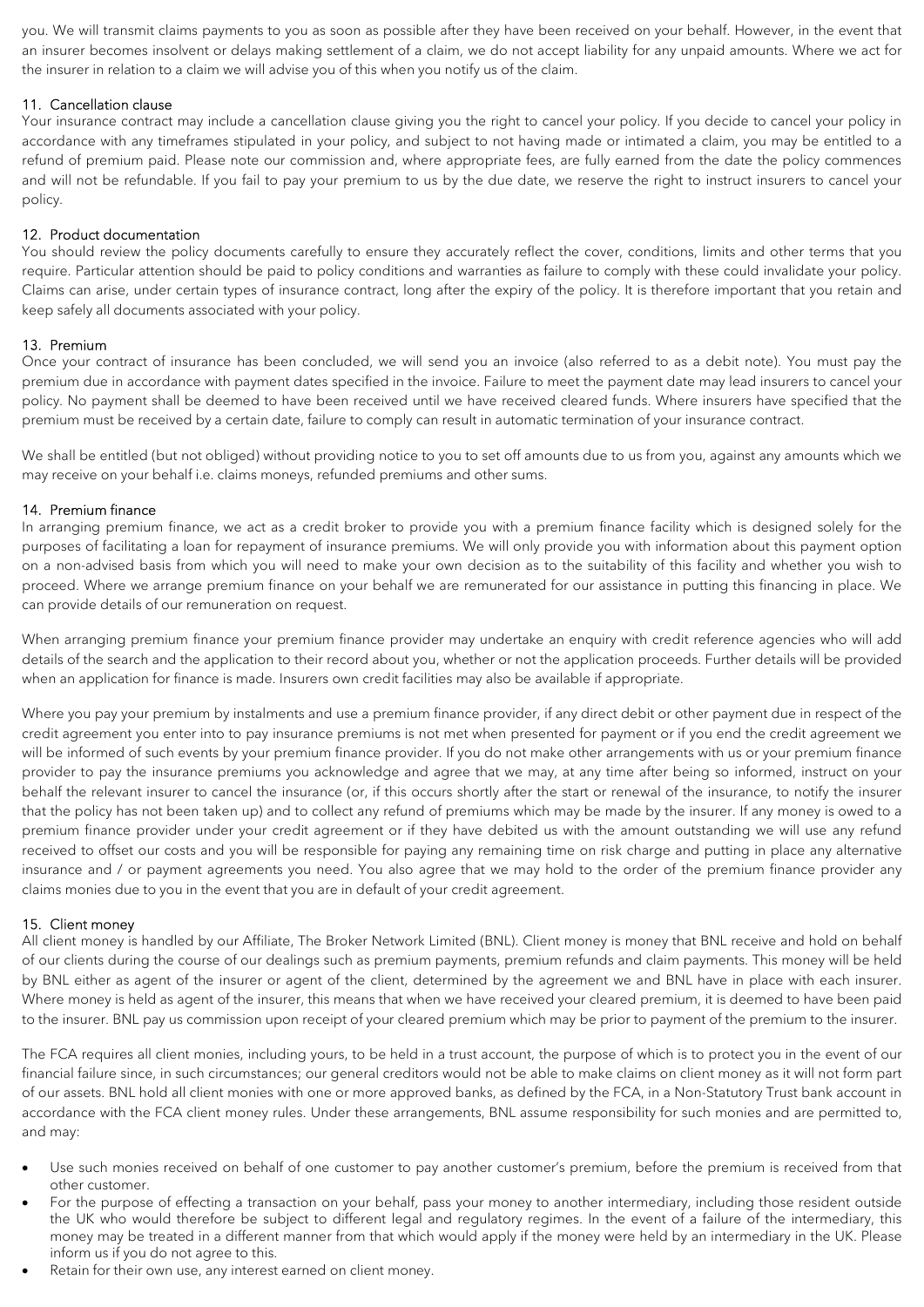Unless we receive your written instruction to the contrary, BNL shall treat receipt of payment from you and of any claim payment and/or refund of premium which fall due to you, as being with your informed consent to the payment of those moneys into a BNL Non Statutory Trust bank account.

Without affecting our fiduciary duty to you BNL are entitled to transfer client monies to an identical bank account held in the name of any Affiliate for so long as such company remains an Affiliate.

### 16. Insurer security

Whilst we make every effort to place your insurances with insurers that are financially sound we do not guarantee or otherwise warrant the solvency of any insurer we place your insurances with. If you have any concerns regarding any insurer chosen to meet your insurance requirements you should inform us as soon as possible and we will discuss them with you. A liability for the premium, whether in full or pro rata, may arise under policies where a participating insurer becomes insolvent.

### 17. Termination of this TOBA

You or we may terminate our authority to act on your behalf by providing at least 14 days' notice in writing (or such other period we agree). Termination is without prejudice to any transactions already initiated by you, which will be completed according to this TOBA unless we agree otherwise in writing. You will remain liable to pay for any transactions or adjustments effective prior to termination and we shall be entitled to retain any and all commission and/or fees payable in relation to insurance cover placed by us prior to the date of written termination of our authority to act on your behalf.

### 18. Complaints

In the event that you are unhappy with the service we have provided to you, and you wish to make a complaint, please contact us in writing at: Martin Weaver Parker, Lockyers, 7 The Office Village, Silkwood Park, Wakefield, WF5 9TJ or by telephone

at: 01924 278 222 or email at: martin@lockyers.co.uk. Should you remain dissatisfied with our handling of your complaint, or its outcome, you may be eligible to take your complaint direct to the Financial Ombudsman Service who can be contacted on 0800 023 4567 (website: www.financial-ombudsman.org.uk).

#### 19. Compensation

We are covered by the Financial Services Compensation Scheme ("FSCS"), which deals with claims against FCA regulated firms that are insolvent or are no longer trading. You may be entitled, therefore, to compensation from the FSCS if we are unable to pay a valid claim made against us. This depends on the type of service we have provided you with, the type of insurance we have placed on your behalf and the circumstances of the claim. Full details and further information on the scheme are available from the FSCS (website: www.fscs.org.uk).

#### 20. Confidentiality

Information provided by you may be held, processed, disclosed and used by ourselves, our professional advisers and any associated companies in servicing our relationship with you. Unless you notify us otherwise, you agree to the storage, use and disclosure of such information. All the activities that we undertake on your behalf, as described in this agreement, are provided for your exclusive use. All recommendations, proposals, reports and other information supplied to you in connection with these services are for your sole use and you agree not to make this information available to any third party without our express written permission. We reserve the right to take action to protect proprietary information.

#### 21. General Data Protection Regulations

We will process your data responsibly, fairly and in strict accordance with the General Data Protection Regulations (GDPR) effective May 2018. These regulations replace the Data Protection Act 1998 ("DPA") and require wider disclosure of compliance than the previous DPA, including (but not limited to):

- Our lawful purpose of processing;
- The information we collect, and how we use and share that information;
- How long we keep information, including the purposes (e.g. administer your policy);
- The technical and organisational measures we have in place to safeguard your information;
- Your rights as an individual data subject; and
- Our approach to marketing

As with many organisations, and to ensure clients can easily access details on the areas listed above, we have developed a separate Privacy Notice. This can be found on our website at www.lockyers.co.uk/privacy alternatively you can obtain a copy by writing to us.

It is vitally important to take time to read this document carefully as it contains full details of the basis on which we will process your personal data, such as collecting, using, sharing, transferring and storing your information.

It is also your obligation to ensure you show this notice to all parties related to any insurance arrangement. If you have given us information about someone else, you are deemed to have their permission to do so.

If you have any questions, including requiring a copy of the Privacy Notice, or any further information about our approach to the GDPR you can e-mail martin@lockyers.co.uk or write to Martin Weaver Parker, Lockyers, 7 The Office Village, Silkwood Park, Wakefield, WF5 9TJ.

#### 22. Bribery and corruption

We have no tolerance for bribery and corruption and this policy extends throughout the Company for all of its dealings and transactions in all countries in which we operate. Our financial crime policy is updated in line with the changes in law, changes in our business and our reputational demands. All employees are required to comply with this policy.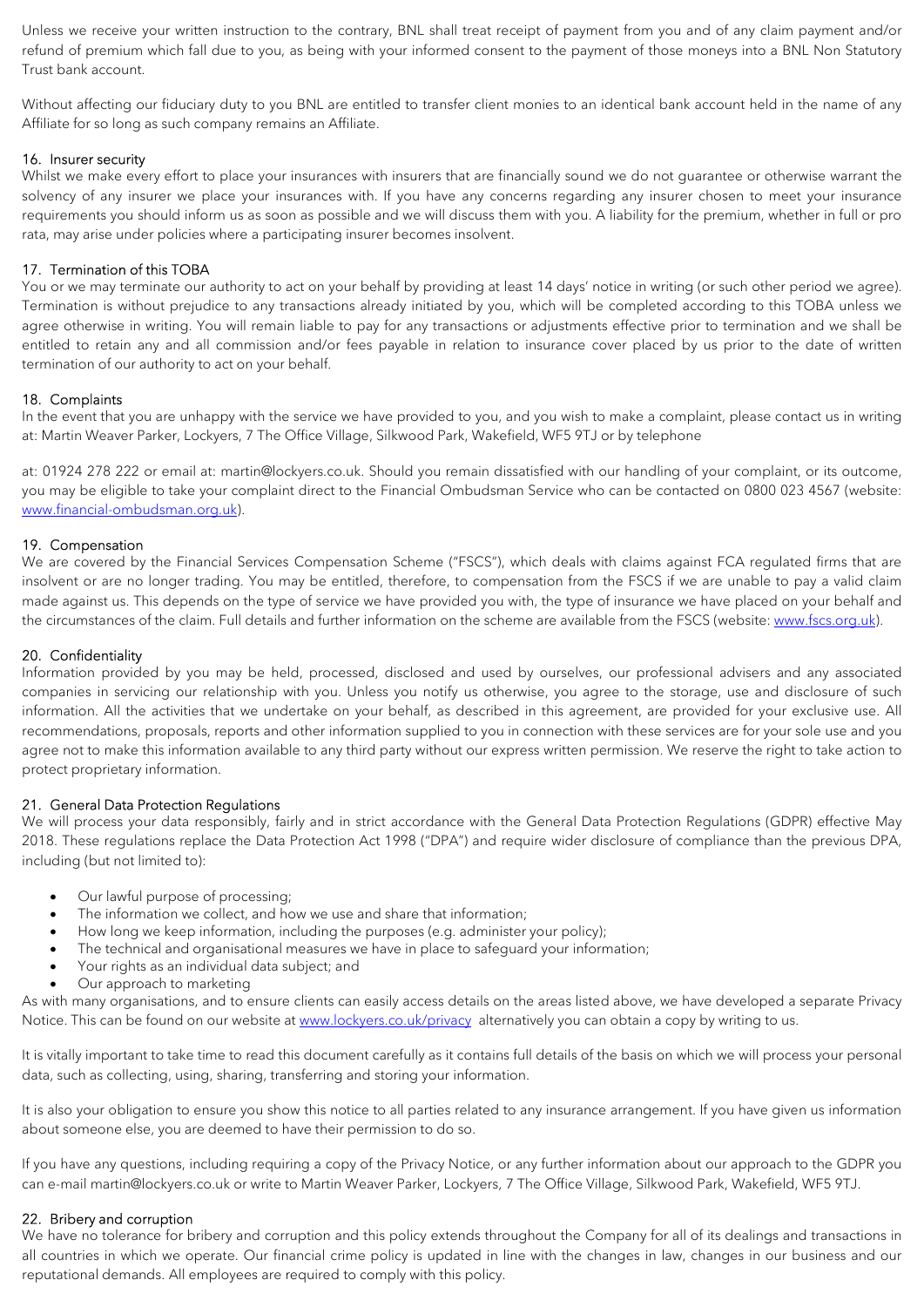Both parties agree to comply fully with the requirements of the Bribery Act 2010, and will not engage in any of the following activity:

- promising or giving of an advantage, financial or otherwise, to another person to bring about an improper performance or to reward such improper performance
- requesting, agreeing to receive or accepting of an advantage, financial or otherwise to act improperly
- bribe a foreign public official to do or reward them for doing, something improper

#### 23. Money laundering

In order to comply with our obligations under the money laundering legislation and regulations in relation to the Proceeds of Crime Act, you agree to provide us with any such evidence and information about your identity and that of any associates as we may reasonably require.

#### 24. Sanctions

Both parties shall pay due regard to, and co-operate in respect of the observance of, any applicable international economic, financial or trade sanctions legislation.

#### 25. Third party rights

Unless otherwise agreed between us in writing, no term of this TOBA is enforceable under the Contracts (Rights of Third Parties) Act 1999.

#### 26. Liability for directors, officers or employees

You acknowledge and agree not to make any claim personally against any employee, director or officer arising out of the work and services provided under this TOBA. This clause does not in any way limit or affect our liability to you as set out below.

#### 27. Limitation of liability

In the event of any breach of these terms and or in the event of any representation, statement or act or omission including negligence arising under or in connection with all contracts between us then the following provisions set out our entire financial liability (including any liability for the acts or omissions of our employees, agents and sub-contractors) to you. Our total liability in relation to that claim shall be limited to £10,000,000 (ten million pounds). Should you feel this is not sufficient for you or your business please contact us to discuss a higher limit of indemnity; if agreed, this will be set down in writing and form part of this TOBA. Nothing in these terms excludes or limits our liability for death or personal injury caused by the Company's negligence, or for the Company's fraud, fraudulent misrepresentation or breach of any regulatory obligation.

We shall not be liable to you for any indirect or consequential loss or damage; these may be losses that are not reasonably foreseeable (whether for loss of profit, loss of business, depletion of goodwill or otherwise), costs, expenses or other claims for consequential compensation whatsoever (howsoever caused) which arise out of or in connection with the services we provide to you.

#### 28. Law and jurisdiction

This TOBA shall be governed by and construed in accordance with English law. In relation to any legal action or proceedings arising out of or in connection with this TOBA we both irrevocably submit to the non-exclusive jurisdiction of the English courts.

#### 29. Variation and assignment

No variation of this agreement shall be valid or effective unless it is in writing. We may amend this TOBA by sending you either a notice of amendment in writing or a revised TOBA. We are entitled to assign this TOBA to any other Affiliate for so long as such company remains an Affiliate.

#### 30. Entire agreement

This TOBA constitutes the entire agreement and supersedes all previous agreements, understandings and arrangements whether in writing or oral in respect of its subject matter.

Lockyer BNL Commercial TOBA Version 1.0 July 2021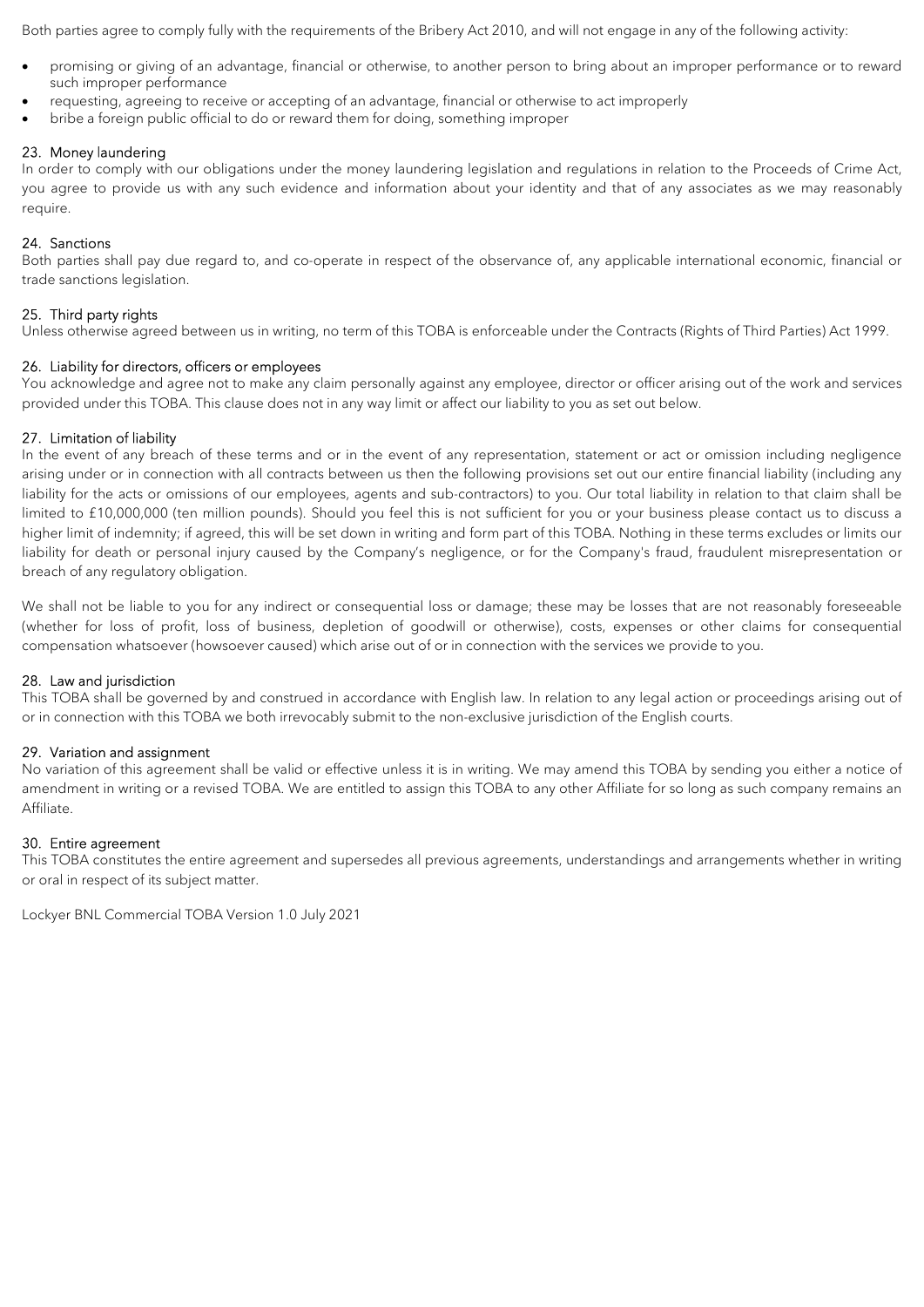## Lockyer Commercial Ltd Privacy Notice – Version 2 July 2018

#### Important notice

This is the privacy notice of Lockyer Commercial Ltd (registration number: 09941113 whose registered office is at Unit 7 The Office Village, Silkwood Park, Wakefield, WF5 9TJ referred to as we, us or our in this privacy notice.

This privacy notice sets out how we collect and process your personal data. This privacy notice also provides certain information that is legally required and lists your rights in relation to your personal data.

This privacy notice relates to personal information that identifies you as a natural person (whether you are an actual or potential customer, an individual who browses our website or an individual outside our organisation with whom we interact). We refer to this information throughout this privacy notice as personal data or personal information and further detail of what this includes are set out in this privacy notice below.

The privacy and security of your personal information is very important to us so we want to assure you that your information will be properly managed and protected by us at all times. Please read this privacy notice carefully as it explains how we may collect and use your personal data.

This privacy notice may vary from time to time so please check it regularly. This privacy notice was last updated in July 2018

#### How to contact us

#### Controller and contact details

For the purposes of relevant data protection legislation, we are a controller of your personal data. As a controller we use (or process) the personal data we hold about you in accordance with this privacy notice.

If you need to contact us in connection with the use or processing of your personal data, then you can do so using our contact details as set out below.

#### Data Protection Representative

Our Data Protection Representative is Martin Weaver, who you can contact on 01924 278222.

#### What information we hold about you and where we obtain this from

The personal data that we collect about you may include the following information:

- Personal data you provide to us in person, via our website or by telephone
- Personal data you provide when you enquire about insurance, or when you purchase a policy, through us, including information about what and/or who you want to insure, such as vehicle details, business activities, your home or travel details
- General information about you, such as your name, address, contact details and date of birth
- Personal data you provide if you subscribe to any of our mailing or newsletter services
- Your claims and credit history
- Financial details, such as your bank account and card details
- Criminal convictions
- Information about your use of our website such as your IP address, which is a unique number identifying your computer, including personal data gathered using cookies

In addition, we may obtain certain special categories of your data (special categories of data) and data about criminal convictions, and this privacy notice specifically sets out how we may process these types of personal data. The special categories of data are data concerning health.

We collect your personal data from you as a controller when we obtain quotations for insurance for you, when we set up your policy for you and when we make changes to your policy for you. This may also involve the collection of data from or about others who are associated with you and your insurance policy such as other persons insured on your policies or your employees or representatives. By giving us information about someone else for the purpose of arranging insurance for them under your policy such as named driver, employee or travel companion etc. you confirm that you have their permission to do so and that you have shared this privacy notice with them.

By asking us to arrange a contract of insurance for you where this involves passing information to us relating to children, you confirm to us that in doing so you are the responsible guardian of the child.

We also collect information from publically available sources and third party databases made available to the insurance industry for the purposes of reducing fraud and financial crime as well as any other third party databases where your personal data may be held, provided such third parties have lawful bases on which to share such personal data with us.

#### How we use your personal data and the lawful basis for doing so

#### Where we are relying on a basis other than consent

We may rely on one or more of the following legal bases when processing your personal data for the following purposes: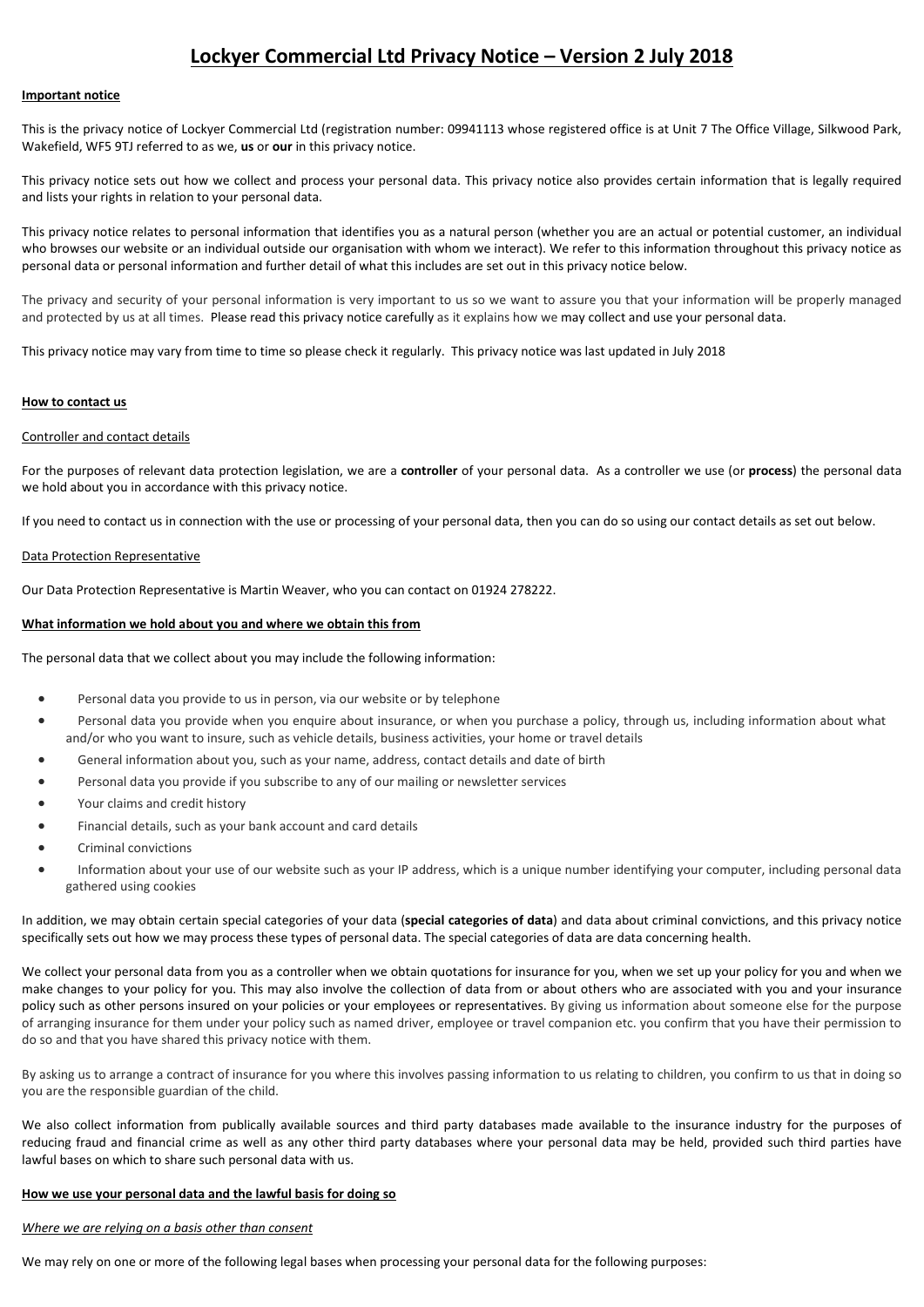| Purposes for which we process your personal data                                                                                                                                                                                                     | The basis on which we can do this (this is what the law allows)                                |
|------------------------------------------------------------------------------------------------------------------------------------------------------------------------------------------------------------------------------------------------------|------------------------------------------------------------------------------------------------|
| In order to perform our contractual obligations to you. This would<br>include our fulfilling your requests for insurance services (including<br>obtaining insurance for you, fulfilling requests for mid-term<br>adjustments and obtaining renewals) | The processing is necessary in connection with any contract that<br>you may enter into with us |
| To administer your account, including financial transactions for                                                                                                                                                                                     | The processing is necessary in connection with any contract that                               |
| insurance broking                                                                                                                                                                                                                                    | you may enter into with us                                                                     |
| To assist in the prevention and reduction of fraud and other financial                                                                                                                                                                               | The processing is necessary for us to comply with the law and our                              |
| crime                                                                                                                                                                                                                                                | legal requirements                                                                             |
| In the interests of security and to improve our service, telephone calls                                                                                                                                                                             | The processing is necessary to pursue our legitimate interest in                               |
| you make to us may be monitored and/or recorded                                                                                                                                                                                                      | the management and operation of our business                                                   |
| To let you know about similar products and services that may be of                                                                                                                                                                                   | The processing is necessary to pursue our legitimate interest in                               |
| interest to you                                                                                                                                                                                                                                      | operating our business                                                                         |

#### Special categories of data and criminal convictions

We may also need to collect special categories of data from you such as information about your health, in order for us to perform our contractual obligations to you the lawful basis on which we can do this is that processing is necessary (a) for an insurance purpose (b) is of personal data revealing racial or ethnic origin, religious or philosophical beliefs or trade union membership, generic data or data concerning health and (c) is necessary for reasons of substantial public interest. We may also process information on criminal convictions data which we may share with third parties under the processes of (a) and (b) above.

Insurance purposes mean (a) advising on, arranging, underwriting or administering an insurance contract (b) administering a claim under an insurance contract or (c) exercising a right or complying with an obligation, arising in connection with an insurance contract, including a right or obligation arising under an enactment or a rule of law.

#### Who we pass your personal data to

We may need to pass your personal data to other companies which may include:

- Other companies or brands within our group of companies, for example if we are unable to provide a suitable insurance policy on request or at renewal we will check if any of our associated group companies can provide you with suitable cover
- The insurers, intermediaries and third party service providers that we use for the purpose of arranging and administering your insurance policy. This may also include risk management assessors, uninsured loss recovery agencies, premium finance providers and other third parties involved (directly or indirectly) in the administration of your insurance and its associated benefits
- Firms that provide administration and processing services to us or on our behalf under contract in order to complete activities such as claims handling, IT systems and administrative services and other activities set out in this privacy notice, as well as support activities such as finance and auditing services
- Organisations that have a specific role laid out in law, such as statutory bodies, regulatory authorities and other authorised bodies
- Other organisations where we have a duty to or are permitted to disclose your personal information by law, for example if we received a valid request from the police or other third party organisation in the interest of preventing and detecting crime
- Fraud prevention agencies and operators of registers available to the insurance industry to check information and prevent fraud
- Credit reference agencies to check your credit history. This check will be recorded on your credit reference file without affecting your ability to apply for credit or other financial products
- Third parties we use to recover money you may owe us or to whom we may sell your debt
- Another company, if our business or part of it is bought or taken over by that company to make sure your insurance policy can continue to be serviced or as part of preliminary discussions with that company about a possible sale or take over
- We may also pass your information to Zywave, who provide the "My Business Toolkit" to you on our behalf

The information you share with us may be transferred by us or any of the types of firms or organisations we have noted above, to other countries in order for processing to take place, including locations outside of the UK and the European Union. We will only do so if there are adequate levels of protection in place as required by applicable data protection laws. Accessing our website and cookies

When you visit one of our websites we may collect information from you, such as your email address, IP address and other online identifiers. This helps us to track unique visits and monitor patterns of customer website traffic, such as who visits and why they visit. We use third parties to collate IP addresses to help us understand our Internet traffic data and data regarding your browser type and computer. We may also use web usage information to create statistical data regarding the use of our website. We may then use or disclose that statistical data to others for marketing and strategic development purposes, but no individuals will be identified in such statistical data.

We may use cookies and/or pixel tags on some pages of our website. A cookie is a small text file sent to your computer. A pixel tag is an invisible tag placed on certain pages of our website, but not on your computer. Pixel tags usually work together with cookies to help us to give you a more tailored service. We also use cookies and pixel tags in our email communication to personalise the email and track whether the email has been opened and whether the recipient has used any website links contained in the email communication. This allows us to monitor and improve our email communications and website. Useful information about cookies, including how to remove them, can be found at http://allaboutcookies.org.